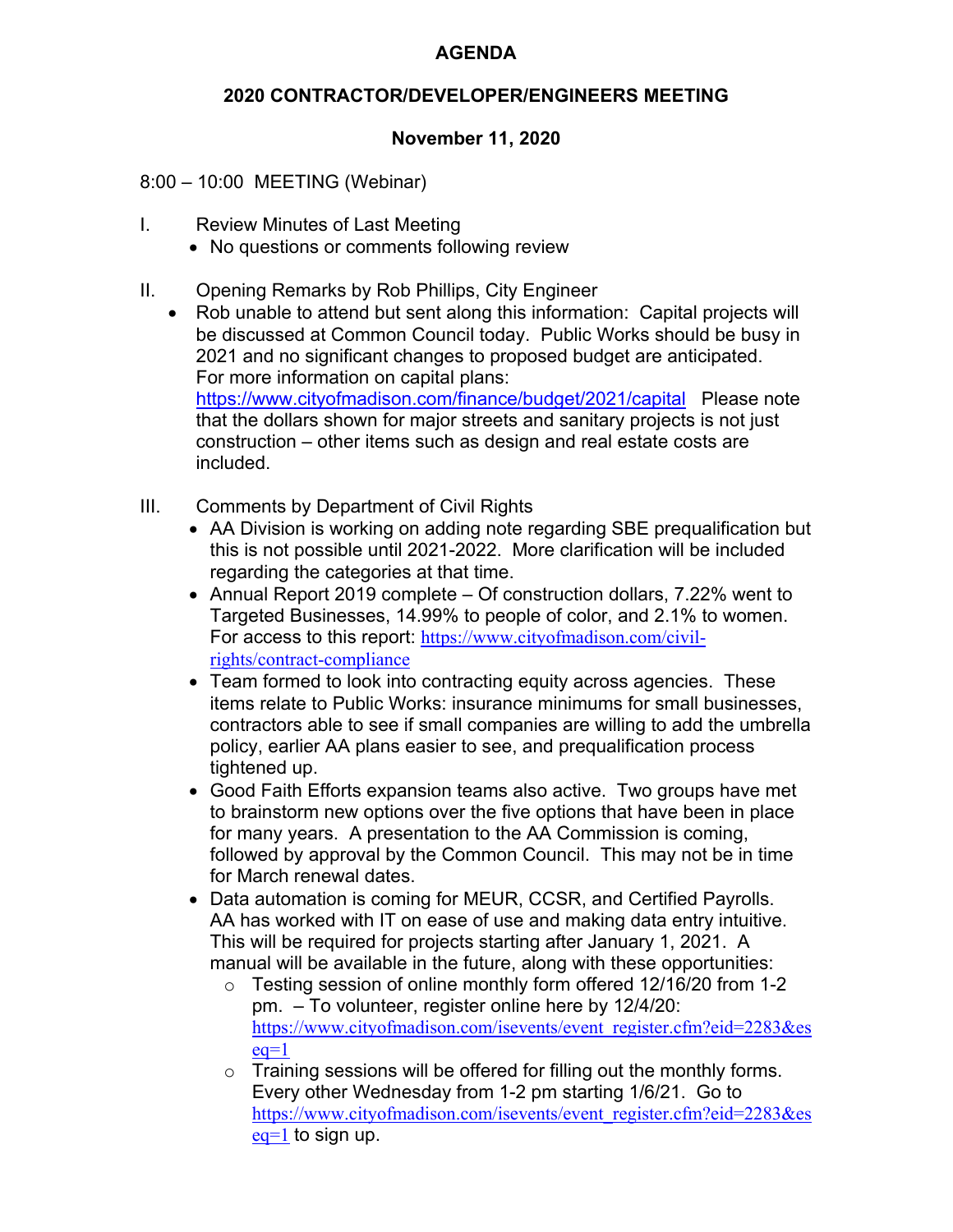- o Training sessions for payrolls using LCP Tracker will be held 12/9/20 [*note date correction*] from 2-3 pm. Email contractcompliance@cityofmadison.com to sign up.
- IV. Comments by Water Utility
	- No Facility projects in 2021 or 2022. Similar year planned for main replacements. Water Utility will continue with DNR funding (possible Sewer projects as well). Projects using Davis-Bacon rates went smoothly in 2020 – thank you to DCR and General Contractors.
- V. Comments by Traffic Engineering
	- Nothing new to report other than Standard Specification changes
- VI. Comments by Parks Department
	- Anticipating playground, paving, and one parking lot reconstruction in 2021. Heavy focus on Building reconstruction projects which Facilities will be handling for Parks. Three starting design process soon.
- VII. Standard Specifications for 2021
	- Past practice is to post the summary and individual specification revisions on the Public Works website. This will happen this year as well, but they are not yet ready for publication.
	- $\bullet$  Items highlighted:
		- o Driveway access went well this year. This does not apply to Commercial driveways, only residential.
		- $\circ$  Asphalt Tack Coat new H designation
		- o New section for concrete pavement (housekeeping)
		- $\circ$  Trench patch clarification: 12" plus thickness of pavement
		- o City of Madison Operations uses a winch to enter SAS and it is easier to video if there are no steps. Manufacturer requested no steps when ordering if only going to remove them later.
		- $\circ$  Topsoil there were a lot of complaints from residents and alder persons regarding topsoil. Shredded top soil is now required and, where residents will do the planting, a planting topsoil mix will be used. Those residents who let the City know up front that they want the special mix will be included in the bid items, but caution that more requests may come after work begins. These topsoil mixes will be separate bid items.
		- o Professional Engineer must review and stamp box culvert. City does not have the staff and has been hiring this out.
		- o Kor-N-Seal is not for field pour structures.
		- $\circ$  P base is a one-size-fits-all so deleting the smaller M base.
		- o Electrical Trench will now include fill and restoration in price for consistency.
		- o Prequalification of Bidders for life of contract: When questioned, intention is that subcontractors are to be prequalified just for their time on site.
- VIII. Sub-contractor list: List full name of general and sub-contractors Partial Payment: List sub-contractors
	- Question raised about limited space on form. Other contractors have provided a second page with the full legal names for this reason.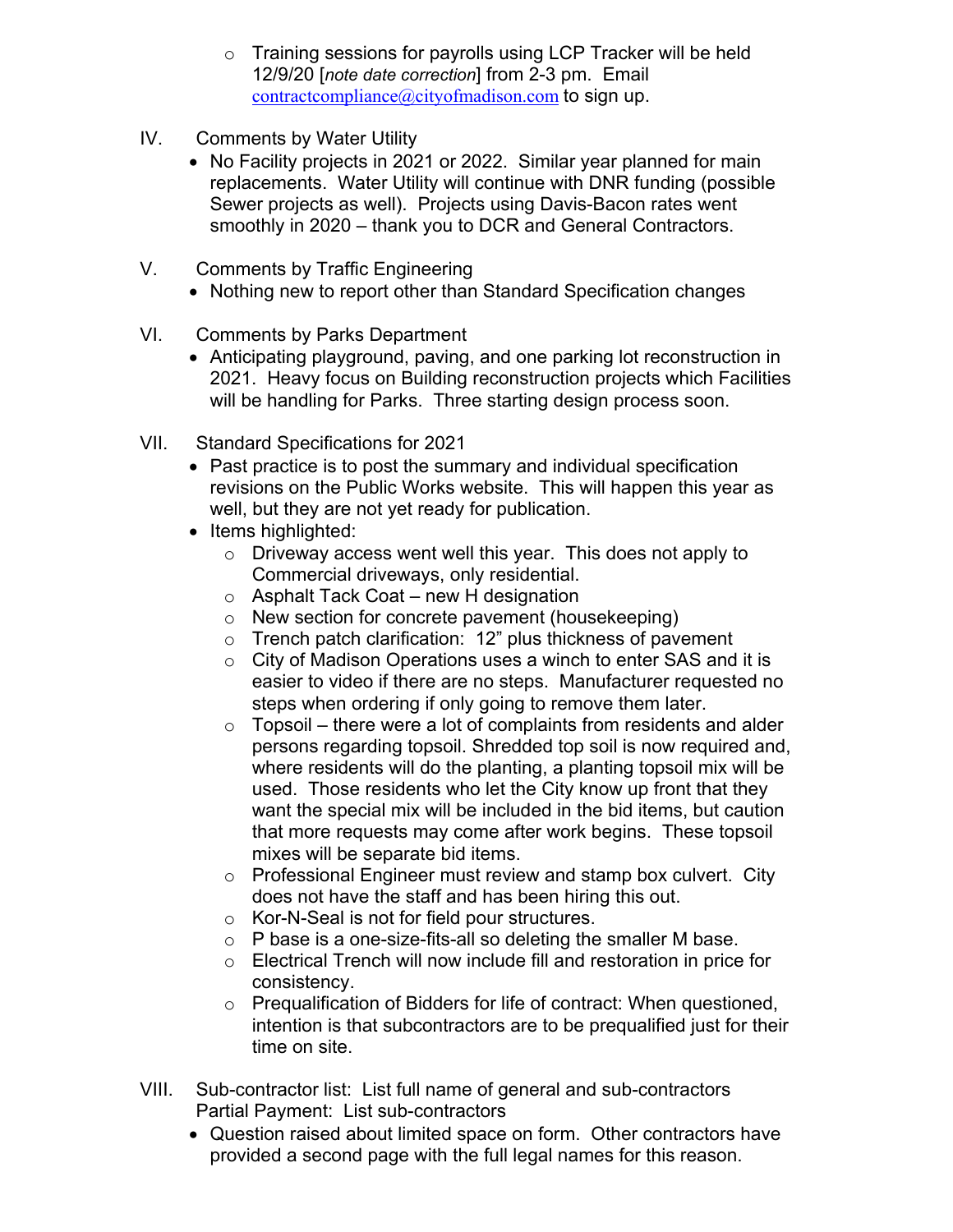- IX. Contractor/Developer/Engineer Comments
	- Intention is for Specification revisions to be complete by end of December, with Common Council approval in January.
	- Today's meeting was recorded and a link to the meeting will be added to the Public Works' website.

2021 Meeting Dates February 3 November 3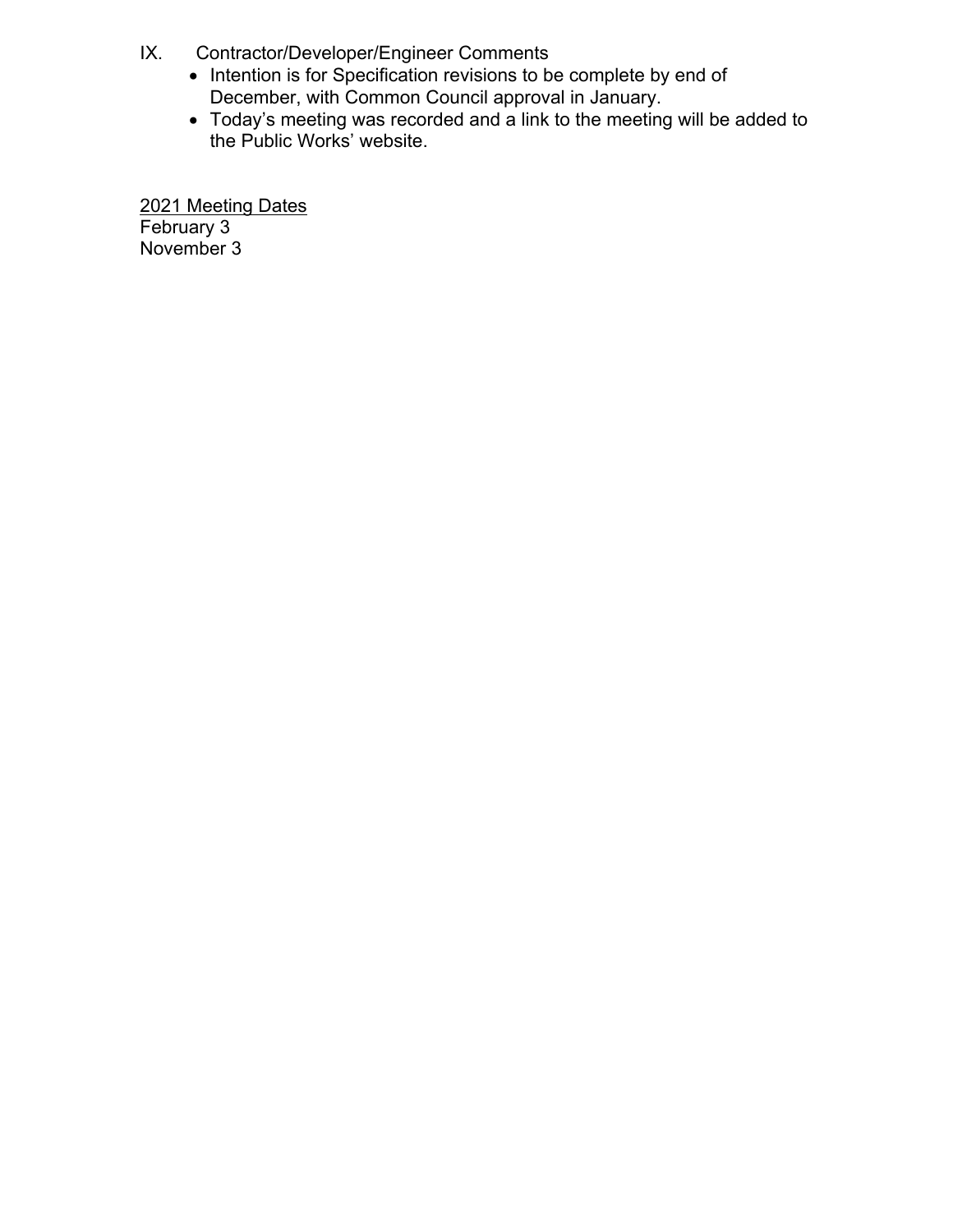# 94260734440 - Attendee Report

 $\overline{\mathbf{1}}$ 

| <b>Attendee Report</b>                                       |                                                                                        |                                                          |                                               |                                                         |                          |                                               |                          |                                                             |                               |  |
|--------------------------------------------------------------|----------------------------------------------------------------------------------------|----------------------------------------------------------|-----------------------------------------------|---------------------------------------------------------|--------------------------|-----------------------------------------------|--------------------------|-------------------------------------------------------------|-------------------------------|--|
| <b>Report Generated:</b>                                     | Nov 13, 2020 8:55 AM                                                                   |                                                          |                                               |                                                         |                          |                                               |                          |                                                             |                               |  |
| Topic                                                        | Webinar ID                                                                             | <b>Actual Start Time</b>                                 | Actual Duration (minutes) # Registered        |                                                         | # Cancelled              | <b>Unique Viewers</b>                         | <b>Total Users</b>       | Max Concurrent Views                                        |                               |  |
| Public Works Semi-Annual Contractors Meeting   942 6073 4440 |                                                                                        | Nov 11, 2020 7:34 AM                                     | 99                                            | 25                                                      |                          | 18                                            | 36                       | 19                                                          |                               |  |
| <b>Host Details</b>                                          |                                                                                        |                                                          |                                               |                                                         |                          |                                               |                          |                                                             |                               |  |
| <b>Attended</b>                                              | User Name (Original Name)                                                              | Email                                                    | Join Time                                     | Leave Time                                              |                          | Time in Session (minutes) Country/Region Name |                          |                                                             |                               |  |
| <b>Yes</b>                                                   | Hannah Mohelnitzky (Christy Bachmann)                                                  | cbachmann@cityofmadison.com                              | Nov 11, 2020 07:34:05                         | Nov 11, 2020 09:12:35                                   |                          | 99 United States of America                   |                          |                                                             |                               |  |
| <b>Panelist Details</b>                                      |                                                                                        |                                                          |                                               |                                                         |                          |                                               |                          |                                                             |                               |  |
| <b>Attended</b>                                              | User Name (Original Name)                                                              | Email                                                    | Join Time                                     | Leave Time                                              |                          | Time in Session (minutes) Country/Region Name |                          |                                                             |                               |  |
| Yes                                                          | Gretchen Aviles Pineiro (GretchenAviles Pineiro)                                       | gavilespineiro@cityofmadison.com                         | Nov 11, 2020 08:38:52                         | Nov 11, 2020 09:12:34                                   |                          | 34 United States of America                   |                          |                                                             |                               |  |
| Yes                                                          | GretchenAviles Pineiro                                                                 | gavilespineiro@cityofmadison.com   Nov 11, 2020 08:44:29 |                                               | Nov 11, 2020 09:12:34                                   |                          | 29 United States of America                   |                          |                                                             |                               |  |
| Yes                                                          | Jeff Belshaw - Water Utility (Jeff Belshaw)                                            | JBelshaw@madisonwater.org                                | Nov 11, 2020 07:58:44                         | Nov 11, 2020 09:12:34                                   |                          | 74 United States of America                   |                          |                                                             |                               |  |
| Yes                                                          | Eric Veum - Finance (Eric Veum)                                                        | EVeum@cityofmadison.com                                  | Nov 11, 2020 08:02:32                         | Nov 11, 2020 09:13:20                                   |                          | 71 United States of America                   |                          |                                                             |                               |  |
| Yes                                                          | Janet Schmidt (GregFries)                                                              | gfries@cityofmadison.com                                 | Nov 11, 2020 08:14:29                         | Nov 11, 2020 09:12:34                                   |                          | 59 United States of America                   |                          |                                                             |                               |  |
| Yes                                                          | Greg Fries (GregFries)                                                                 | gfries@cityofmadison.com                                 | Nov 11, 2020 08:18:01                         | Nov 11, 2020 09:12:35                                   |                          | 55   United States of America                 |                          |                                                             |                               |  |
| Yes                                                          | John Fahrney - City of Madison Engineering (John Fahrney)   jfahrney@cityofmadison.com |                                                          | Nov 11, 2020 07:39:31                         | Nov 11, 2020 09:12:34                                   |                          | 94 United States of America                   |                          |                                                             |                               |  |
| Yes                                                          | Al Larson - Madison Water Utility (Alan Larson)                                        | alarson@madisonwater.org                                 | Nov 11, 2020 08:00:29                         | Nov 11, 2020 08:58:59                                   |                          | 59 United States of America                   |                          |                                                             |                               |  |
| Yes                                                          | Alane Boutelle (Alane Boutelle)                                                        | Aboutelle@cityofmadison.com                              | Nov 11, 2020 07:43:03                         | Nov 11, 2020 09:12:34                                   |                          | 90 United States of America                   |                          |                                                             |                               |  |
| Yes                                                          | Melissa Gombar (Melissa Gombar)                                                        | mgombar@cityofmadison.com                                | Nov 11, 2020 07:45:57                         | Nov 11, 2020 09:12:34                                   |                          | 87 United States of America                   |                          |                                                             |                               |  |
| Yes                                                          | Adam Wiederhoeft (Adam Wiederhoeft)                                                    | awiederhoeft@madisonwater.org                            | Nov 11, 2020 08:01:20                         | Nov 11, 2020 09:12:34                                   |                          | 72 United States of America                   |                          |                                                             |                               |  |
| Yes                                                          | Sarah Lerner                                                                           | slerner@cityofmadison.com                                | Nov 11, 2020 07:55:57                         | Nov 11, 2020 07:56:53                                   |                          | 1 United States of America                    |                          |                                                             |                               |  |
| Yes                                                          | Sarah Lerner                                                                           | slerner@cityofmadison.com                                | Nov 11, 2020 07:56:11                         | Nov 11, 2020 07:57:40                                   |                          | 2 United States of America                    |                          |                                                             |                               |  |
| <b>Yes</b>                                                   | Sarah Lerner (Madison Parks) (Sarah Lerner)                                            | slerner@cityofmadison.com                                | Nov 11, 2020 07:57:22                         | Nov 11, 2020 09:12:34                                   |                          | 76 United States of America                   |                          |                                                             |                               |  |
| <b>Attendee Details</b>                                      |                                                                                        |                                                          |                                               |                                                         |                          |                                               |                          |                                                             |                               |  |
| <b>Attended</b>                                              | User Name (Original Name)                                                              | <b>First Name</b>                                        | Last Name                                     | Email                                                   | <b>Registration Time</b> | <b>Approval Status</b>                        | Join Time                | Time in Session (minutes) Country/Region Name<br>Leave Time |                               |  |
| Yes                                                          | Gretchen Aviles Pineiro                                                                | Gretchen                                                 | Aviles Pineiro                                | gavilespineiro@cityofmadison.com                        | Oct 27, 2020 08:05:17    | approved                                      |                          | Nov 11, 2020 08:04:56 Nov 11, 2020 08:44:29                 | 40   United States of America |  |
| Yes                                                          | Gretchen Aviles Pineiro                                                                | Gretchen                                                 | Aviles Pineiro                                | gavilespineiro@cityofmadison.com                        |                          |                                               |                          | Nov 11, 2020 08:05:16 Nov 11, 2020 08:38:51                 | 34   United States of America |  |
| Yes                                                          | Craig Glinski                                                                          | Craig                                                    | Glinski                                       | craig@parisiconstruction.com                            | Nov 03, 2020 07:21:07    | approved                                      |                          | Nov 11, 2020 08:04:55 Nov 11, 2020 09:12:34                 | 68   United States of America |  |
| Yes                                                          | Janice Ryan                                                                            | Janice                                                   | Ryan                                          | janice@speedwaysg.com                                   | Oct 27, 2020 07:00:36    | approved                                      |                          | Nov 11, 2020 08:05:14 Nov 11, 2020 09:12:34                 | 68 United States of America   |  |
| Yes                                                          | Mike Hackel                                                                            | Mike                                                     | Hackel                                        | mhackel@homburginc.com                                  | Oct 26, 2020 08:16:27    | approved                                      |                          | Nov 11, 2020 08:04:54 Nov 11, 2020 09:12:34                 | 68 United States of America   |  |
| Yes                                                          | Danielle Camacho                                                                       | Danielle                                                 | Camacho                                       | dmayo@capitolunderground.com                            | Nov 11, 2020 08:09:59    | approved                                      |                          | Nov 11, 2020 08:10:24 Nov 11, 2020 09:12:34                 | 63   United States of America |  |
| Yes                                                          | Mark Caithamer                                                                         | Mark                                                     | Caithamer                                     | mcaithamer@megarentalsinc.com                           | Oct 26, 2020 09:09:52    | approved                                      |                          | Nov 11, 2020 08:15:34 Nov 11, 2020 09:12:34                 | 57   United States of America |  |
| Yes                                                          | Jake Kolczaski                                                                         | Jake                                                     | Kolczaski                                     | estimating@rghuston.com                                 | Nov 11, 2020 07:59:16    | approved                                      |                          | Nov 11, 2020 08:05:20 Nov 11, 2020 09:12:34                 | 68   United States of America |  |
| Yes                                                          | Tom Wordell                                                                            | Tom                                                      | Wordell                                       | twordell@donofrio.cc                                    | Oct 26, 2020 07:59:33    | approved                                      |                          | Nov 11, 2020 08:04:55 Nov 11, 2020 09:12:34                 | 68   United States of America |  |
| Yes                                                          | <b>Greg Fries</b>                                                                      | Greg                                                     | Fries                                         | gfries@cityofmadison.com                                | Oct 27, 2020 21:43:41    | approved                                      |                          | Nov 11, 2020 08:05:00 Nov 11, 2020 08:17:50                 | 13   United States of America |  |
| Yes                                                          | <b>Greg Fries</b>                                                                      | Greg                                                     | Fries                                         | gfries@cityofmadison.com                                |                          |                                               |                          | Nov 11, 2020 08:07:26 Nov 11, 2020 08:14:18                 | 7 United States of America    |  |
| Yes                                                          | <b>Christine Ahern</b>                                                                 | Christine                                                | Ahern                                         | christineahern72@gmail.com                              | Nov 11, 2020 08:00:22    | approved                                      |                          | Nov 11, 2020 08:04:52 Nov 11, 2020 09:12:34                 | 68 United States of America   |  |
| Yes                                                          | Jim Crowley                                                                            | Jim                                                      | Crowley                                       | jim@parisiconstruction.com                              | Nov 03, 2020 08:29:00    | approved                                      |                          | Nov 11, 2020 08:08:25 Nov 11, 2020 09:12:34                 | 65 United States of America   |  |
| Yes                                                          | Juan Meza                                                                              | Juan                                                     | Meza                                          | jtorresmeza@cityofmadison.com                           | Nov 06, 2020 14:09:56    | approved                                      |                          | Nov 11, 2020 08:05:15 Nov 11, 2020 09:12:34                 | 68   United States of America |  |
| Yes                                                          | Martha White                                                                           | Martha                                                   | White                                         | mewhite@cityofmadison.com                               | Nov 11, 2020 08:58:49    | approved                                      |                          | Nov 11, 2020 08:58:57 Nov 11, 2020 09:12:35                 | 14 United States of America   |  |
| Yes                                                          | President Huston                                                                       | President                                                | Huston                                        | bhuston@rghuston.com                                    | Nov 11, 2020 08:09:29    | approved                                      |                          | Nov 11, 2020 08:10:01 Nov 11, 2020 09:12:34                 | 63 United States of America   |  |
| Yes                                                          | Sam Daniels                                                                            | Sam                                                      | Daniels                                       | sdaniels@danielsco.com                                  | Nov 05, 2020 10:14:07    | approved                                      |                          | Nov 11, 2020 08:05:17 Nov 11, 2020 09:12:34                 | 68 United States of America   |  |
| Yes                                                          | RJ Cicatello                                                                           | RJ                                                       | Cicatello                                     | randy.cicatello@verizon.com                             | Oct 23, 2020 14:16:30    | approved                                      |                          | Nov 11, 2020 08:05:20 Nov 11, 2020 09:12:34                 | 68 United States of America   |  |
| Yes                                                          | Scott Glaser                                                                           | Scott                                                    | Glaser                                        | scottg@slunderground.net                                | Oct 26, 2020 07:19:02    | approved                                      |                          | Nov 11, 2020 08:05:17 Nov 11, 2020 09:12:34                 | 68   United States of America |  |
| Yes                                                          | <b>Brent Conwell</b>                                                                   | <b>Brent</b>                                             | Conwell                                       | bconwell@capitolunderground.com   Oct 26, 2020 09:01:39 |                          | approved                                      |                          | Nov 11, 2020 08:05:12 Nov 11, 2020 09:12:34                 | 68   United States of America |  |
| <b>No</b>                                                    | christine                                                                              | christine                                                |                                               | christine@parisiconstruction.com                        | Oct 23, 2020 14:05:20    | approved                                      | $---$                    | $\qquad \qquad -$                                           |                               |  |
| <b>No</b>                                                    | Marla                                                                                  | Marla                                                    | Eddy                                          | meddy@cityofmadison.com                                 | Oct 23, 2020 14:01:49    | approved                                      | $---$                    | $- -$ .<br>$-  \sim$                                        |                               |  |
| <b>No</b>                                                    | Janet                                                                                  | Janet                                                    | Schmidt                                       | jschmidt@cityofmadison.com                              | Oct 26, 2020 20:08:49    | approved                                      | $---$                    | $-  \sim$<br>$- -$ .                                        |                               |  |
| <b>No</b>                                                    | Eric                                                                                   | $ $ Eric                                                 | Pederson                                      | epederson@cityofmadison.com                             | Oct 26, 2020 13:13:43    | approved                                      | $\qquad \qquad - \qquad$ | $-  \sim$<br>$- -$ .                                        |                               |  |
| <b>No</b>                                                    | Matt                                                                                   | Matt                                                     | Kundert                                       | mattk@slunderground.net                                 | Oct 25, 2020 14:12:36    | approved                                      | $---$                    | $- -$ .<br>$-  \sim$                                        |                               |  |
| <b>No</b>                                                    | Lorie                                                                                  | Lorie                                                    | thompson                                      | thompson@fsc-corp.org                                   | Nov 09, 2020 10:08:58    | approved                                      | $- \,$                   | $- -$ .<br>$-  \sim$                                        |                               |  |
| <b>No</b>                                                    | Trever                                                                                 | Trever                                                   | Wetter                                        | treverw@parisiconstruction.com                          | Oct 26, 2020 08:01:30    | approved                                      | $\qquad \qquad - \qquad$ | $-  \sim$<br>$\qquad \qquad -$                              |                               |  |
| <b>Other Attended</b>                                        |                                                                                        |                                                          |                                               |                                                         |                          |                                               |                          |                                                             |                               |  |
| <b>User Name</b>                                             | Join Time                                                                              | Leave Time                                               | Time in Session (minutes) Country/Region Name |                                                         |                          |                                               |                          |                                                             |                               |  |
|                                                              | 16085920626 Nov 11, 2020 8:05 AM                                                       | Nov 11, 2020 9:12 AM                                     |                                               | 68 United States of America                             |                          |                                               |                          |                                                             |                               |  |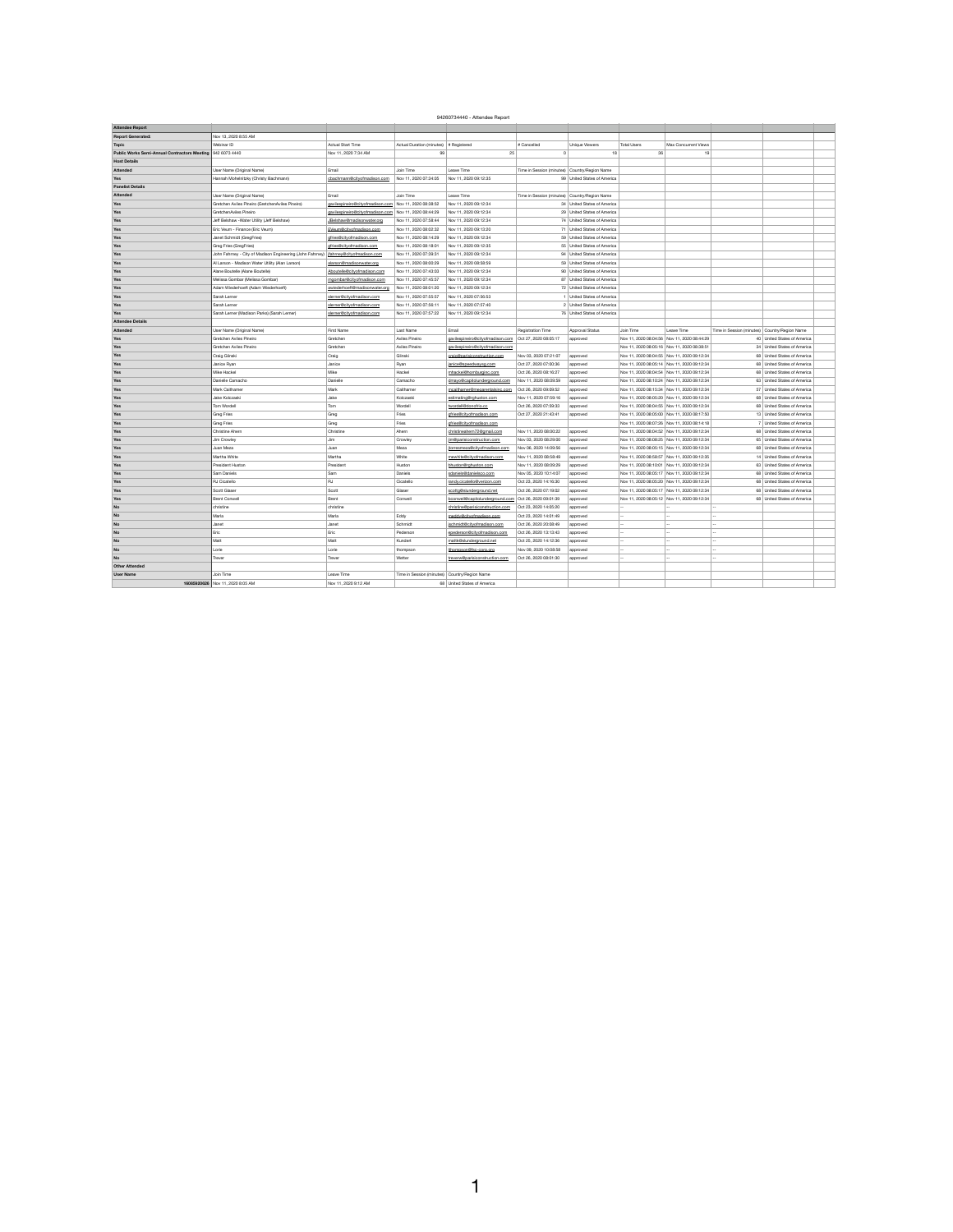## SUMMARY OF PUBLIC WORK STANDARD SPECIFICATION REVISIONS – 2020

#### STANDARD SPECIFICATIONS

101 –Definition and Terms. Add definition for Tree Protection Zone.

#### 102.1 Prequalification of Bidders

Require prequalification of contractors and sub contractors for life of their individual contract as part of the project.

#### 107.1 Driveway Access

Include bid item to maintain residential driveway access identified in the contract documents and those locations added by the Engineer. Specification for commercial driveways will remain unchanged.

#### 202.2(f) Topsoil

Topsoil spec is revised as follows: Specified that "shredded" topsoil on public-facing areas could also be "pulverized." Added a new type of topsoil, "Planting Mix Topsoil" that can be used for special planting areas, i.e. terraces residents wish to plant in natives.

#### 207.2(a) Seeding

Seeding is revised as follows: Clarified that "Detention Basin" mixes should be used for the bottoms of infiltration basins, and added a mix for infiltration basin sides that doubles as a tallgrass prairie mix. Added an "aggressive" native seed mix option. Updated the woodland seed mix. Added a "Shortgrass Prairie Seed Mix" that can be used for dry areas or areas where height is a concern (i.e., could be referred to by residents wishing to plant terraces in natives).

#### 207.3(g) Seeding

Seeding times are amended as follows: Updated seeding times for native seed mixes. Updated hand-seeding requirements for native seed mixes.

#### 207.3(g) Seeding

Native planting maintenance is created: Created a new section with guidelines (no requirements) contractors can refer to as they create "Vegetation Maintenance Plans." We are getting a lot of questions from contractors on newer sites where we are requiring a "Vegetation Maintenance Plan."

305.2 Remove & Replace 5 Inch Concrete Sidewalk-Sidewalk Replacement Program; Remove & Replace 7 Inch Concrete Sidewalk & Drive-Sidewalk Replacement Program.

Clarified removal of material for placement of crushed stone.

305.3 Remove & Replace Concrete Steps-Sidewalk Replacement Program. Clarified removal of material for placement of crushed stone.

305.5 Remove & Replace Concrete Curb & Gutter-Sidewalk Replacement Program. Clarified removal of material for placement of crushed stone.

402.4 Asphalt Tack Coat.

Tack coat shall have 'h' designation.

404.2 9-inch, 10-inch, 11, inch, 12-inch Concrete Pavement

Revised section for placement of new concrete pavement to include section on placement, method of measurement and basis of payment.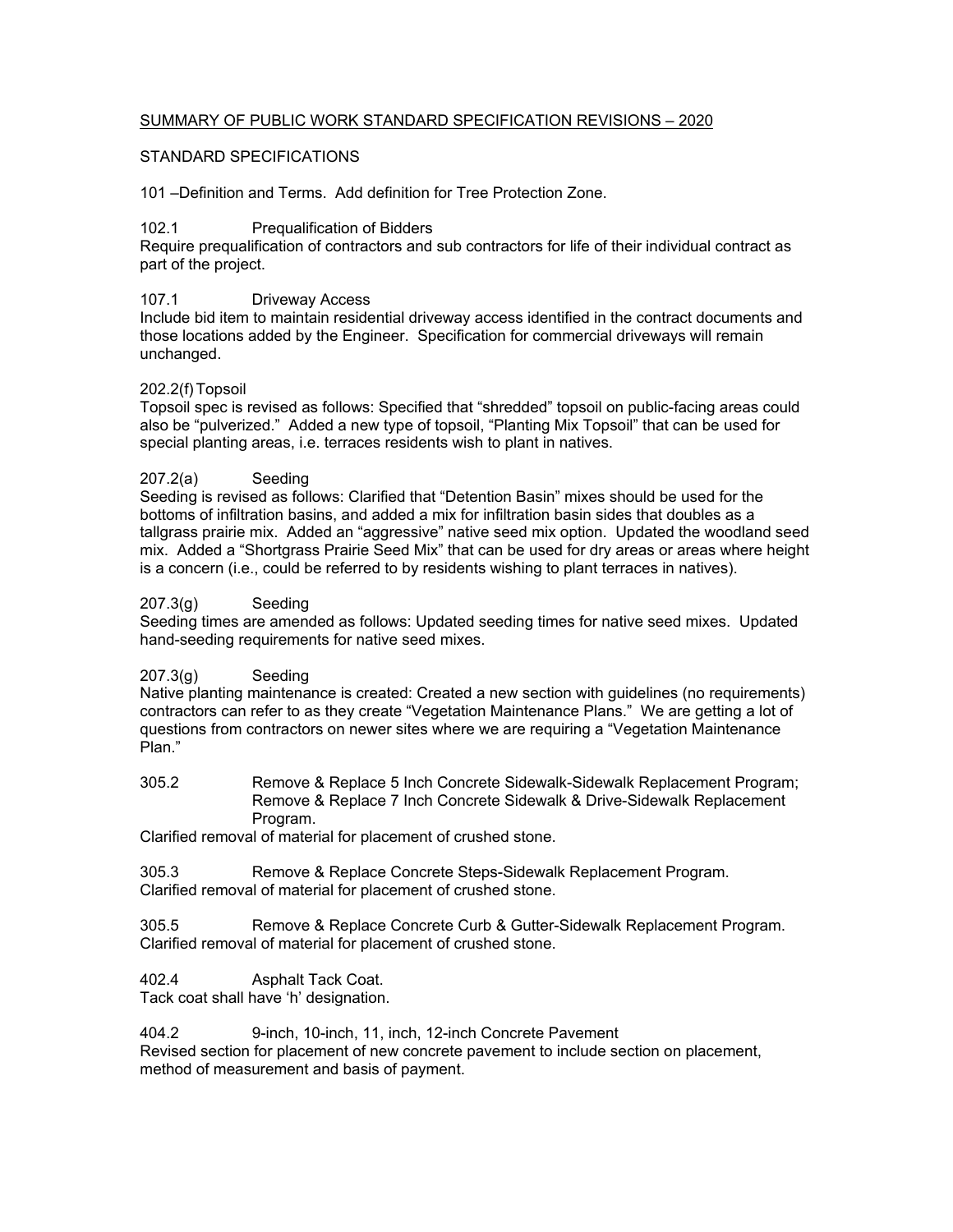404.5 Concrete Pavement Reconstruction

Typo.

502.1(f) Utility Trench Patches

Type I patch: Clarified gravel is included in this detail. Type III patch: Gravel is 12 inches vs 9 inches. Type IV patch: Gravel thickness is 12 inches. This matches SDD 5.2.4

505.2(a) Box Culverts.

A box culvert structural design is required for this bid item and shall be the responsibility of the contractor to provide upon approval of any materials by the City Engineer or their designee. All material submittals must be approved and stamped by a professional engineer licensed in the State of Wisconsin.

505.2(b) – shall be revised to fix a discrepancy in box joint materials. All box culvert joint materials shall be required in accordance with 505.3(a)

507.3 Sewer Structures

Shall be revised to require that no precast structures (storm or sanitary) be provided to the job site with steps. Currently, steps are allowed to be brought to the siti and then cut out and the holes mudded over - this will no longer be allowed.

507.3(d) Sewer Structures

Sewer Connections – New Pipe Connections - shall be revised to specify Kor-N-Seal or approved prefabricated connections will be required in new H inlets.

602.3(e) Construction Methods - Pull Wire Add: Splicing wire at each access point.

602.5(c) Electrical Trench – Basis of Payment Include fill & restoration in trench price.

### BID ITEMS

New Items 107XX Driveway Access

Revised Items

Deleted Items 60412 CONSTRUCT TYPE "M' BASE

#### DETAIL DRAWINGS

NEW DETAILS<br>SDD 2.10 TERRACE RAIN BASIN created a Terrace Rain Basin Detail Drawing

SDD 2.11 BOUNDARY MAKER This detail is used to delineate private property and City of Madison property (namely outlots)

SDD 5.7.13A CURB OUTLET STRUCTURE NO FLOOR

REVISED DETAIL